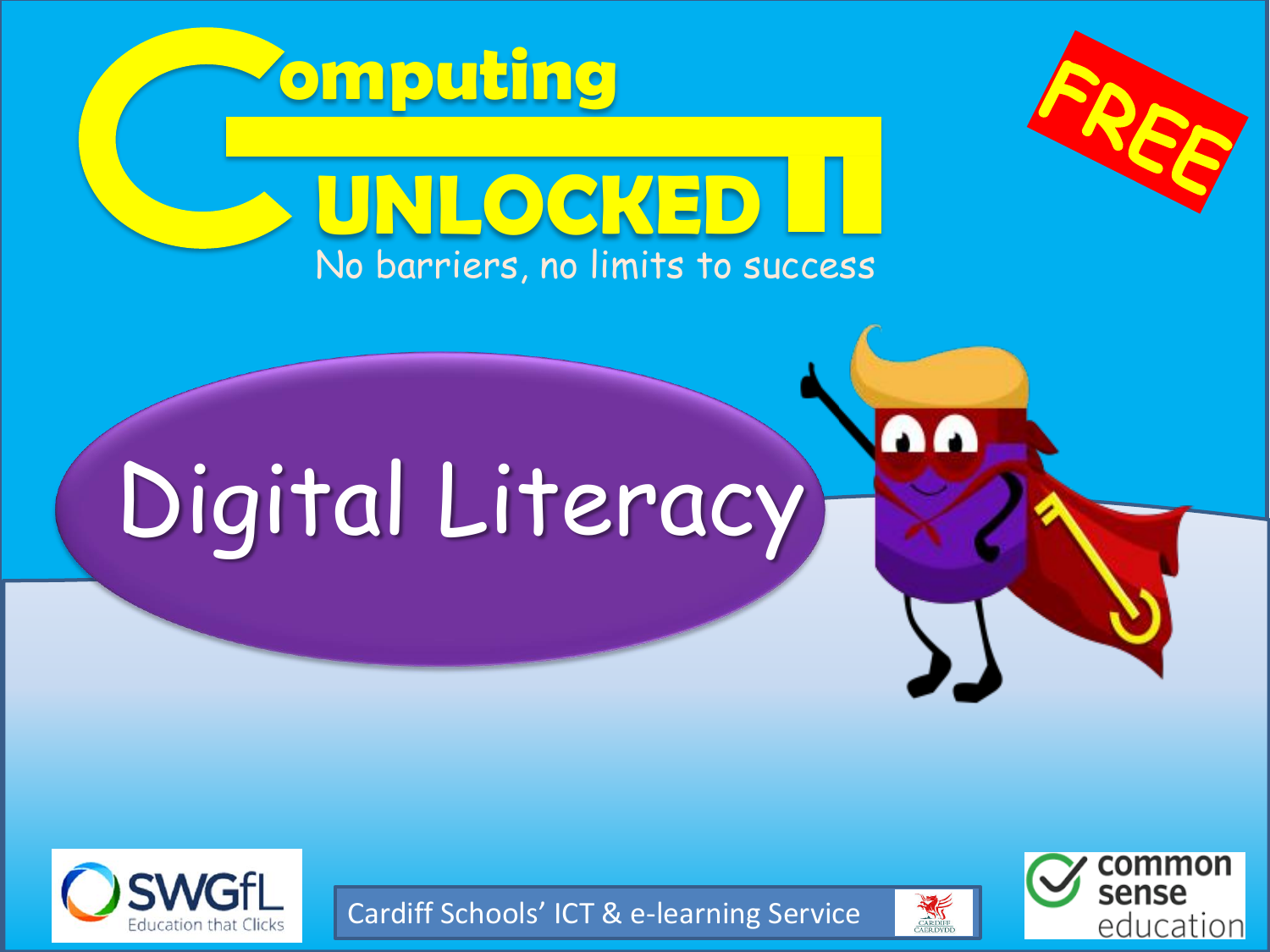

**Welcome to the Computing Unlocked Digital Literacy strand. The aim of the Digital Literacy strand is to make children aware of the potential dangers they may encounter in an online environment and to give them skills to avoid many of these pitfalls and to behave safely and responsibly online. Computing Unlocked advocates the 'opening up' of technology in schools but we also identify the need to protect children. We have used the SWGFL Digital Citizenship materials, produced by Common Sense Media, to offer a range of lessons focused on e-Safety from Year 1 through to Year 6.**



education

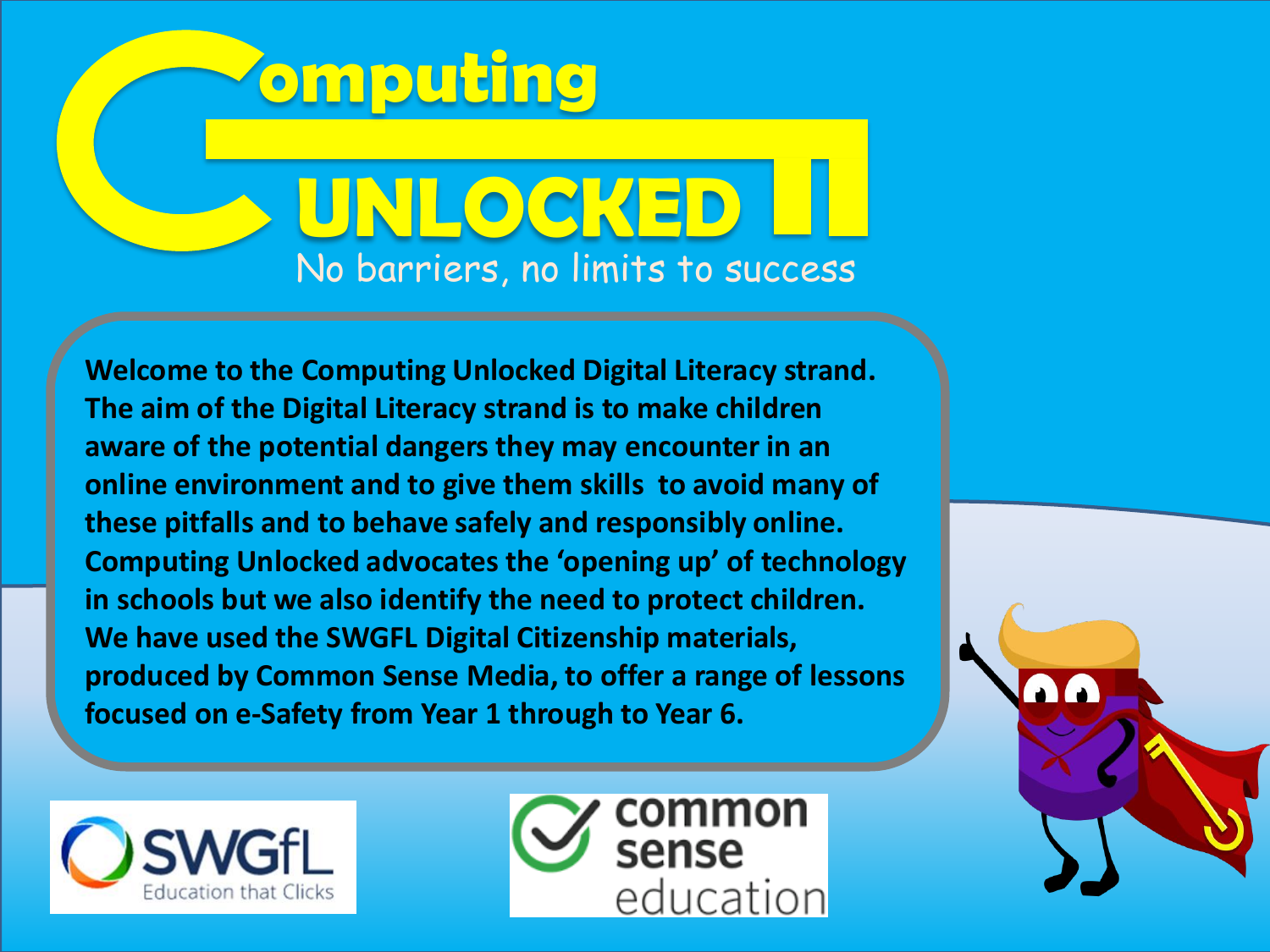# **Digital Literacy**

## **Year 1** Safety First

### **Introduction:**

In this module children will learn about going online and searching for information safely, using email in the correct way, keeping their personal information private, and are introduced to the concept of having ownership of their creative work

Read through the module.

Understand how long you will need to deliver the module – each step roughly equates to a 1 hour lesson, however this may differ according to the ability of your pupils.

Identify the resources you need (see list below) and ensure you will have access to them for the duration of the module.

Familiarise yourself with the software or hardware you will be using to deliver the module.

- **Be able to follow certain rules when going online**
- **Understand there are safe ways of searching for information online**
- **Understand the dangers of sharing personal information online**
	- **Name and date their own creative work**
- **Before** we start: **Before** we start: **Start: Start: Start: start: start: start: start: start: start: start: start: start: start: start: start: start: start: start: start: start: sta**



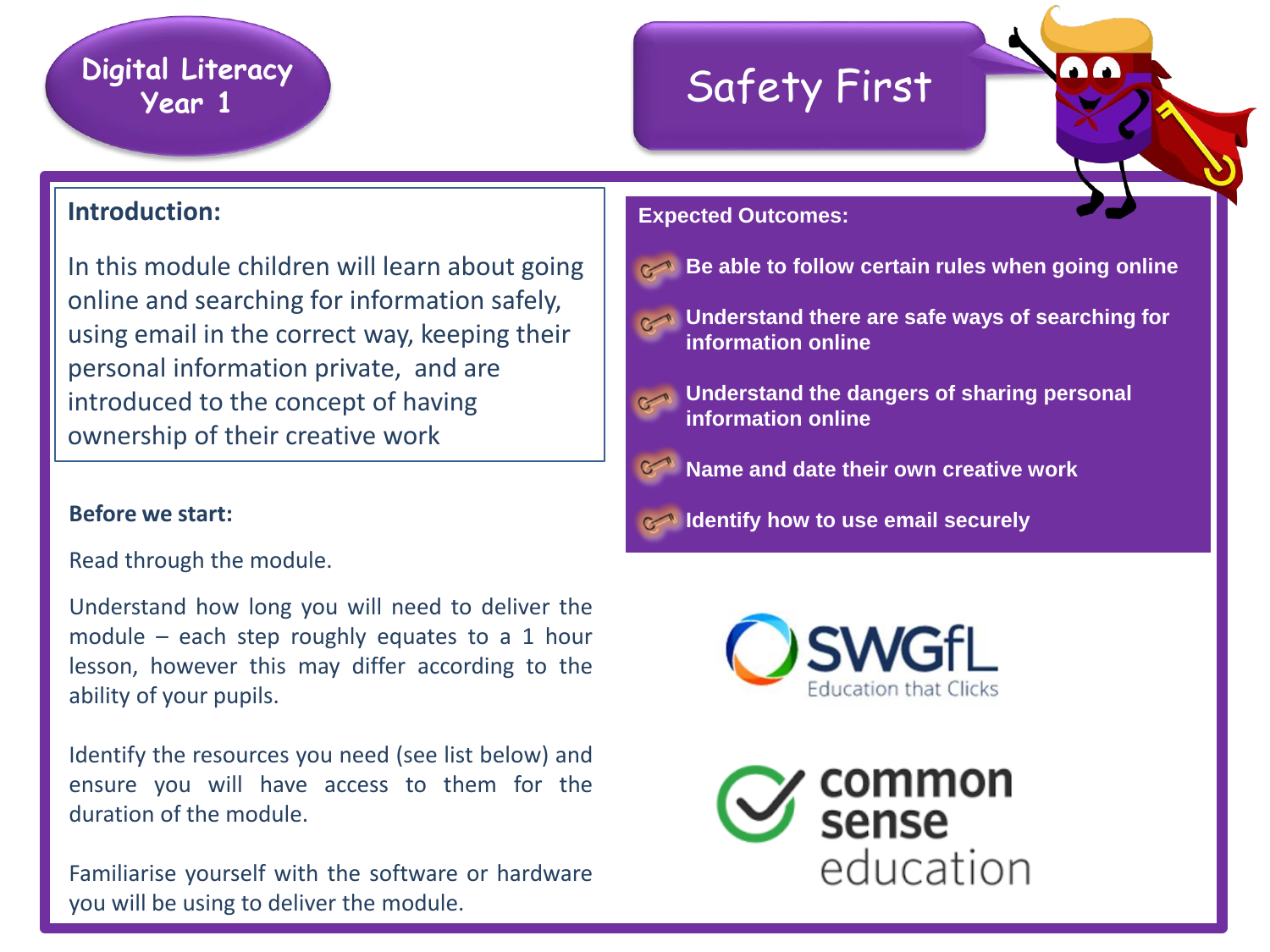**There are five separate lessons in this module:**

- **1. ABC Searching [\(PDF\)](http://www.computingunlocked.org.uk/uploads/1/0/7/8/107896963/k-2-unit1-abcsearching.pdf)**
- **2. Going Places Safely [\(PDF\)](http://www.computingunlocked.org.uk/uploads/1/0/7/8/107896963/k-2-unit1-goingplacessafely.pdf)**
- **3. Keep it Private [\(PDF\)](http://www.computingunlocked.org.uk/uploads/1/0/7/8/107896963/k-2-unit1-keepitprivate.pdf)**
- **4. My Creative Work [\(PDF\)](http://www.computingunlocked.org.uk/uploads/1/0/7/8/107896963/k-2-unit1-mycreativework.pdf)**
- **5. Sending e-mail [\(PDF\)](http://www.computingunlocked.org.uk/uploads/1/0/7/8/107896963/k-2-unit1-sendingemail.pdf)**





**To access each individual lesson click on the PDF links above.** 

**To access an overview of the Year 1 lessons click [HERE](https://107896963-821535393513469687.preview.editmysite.com/uploads/1/0/7/8/107896963/overview_year_1.pdf).**

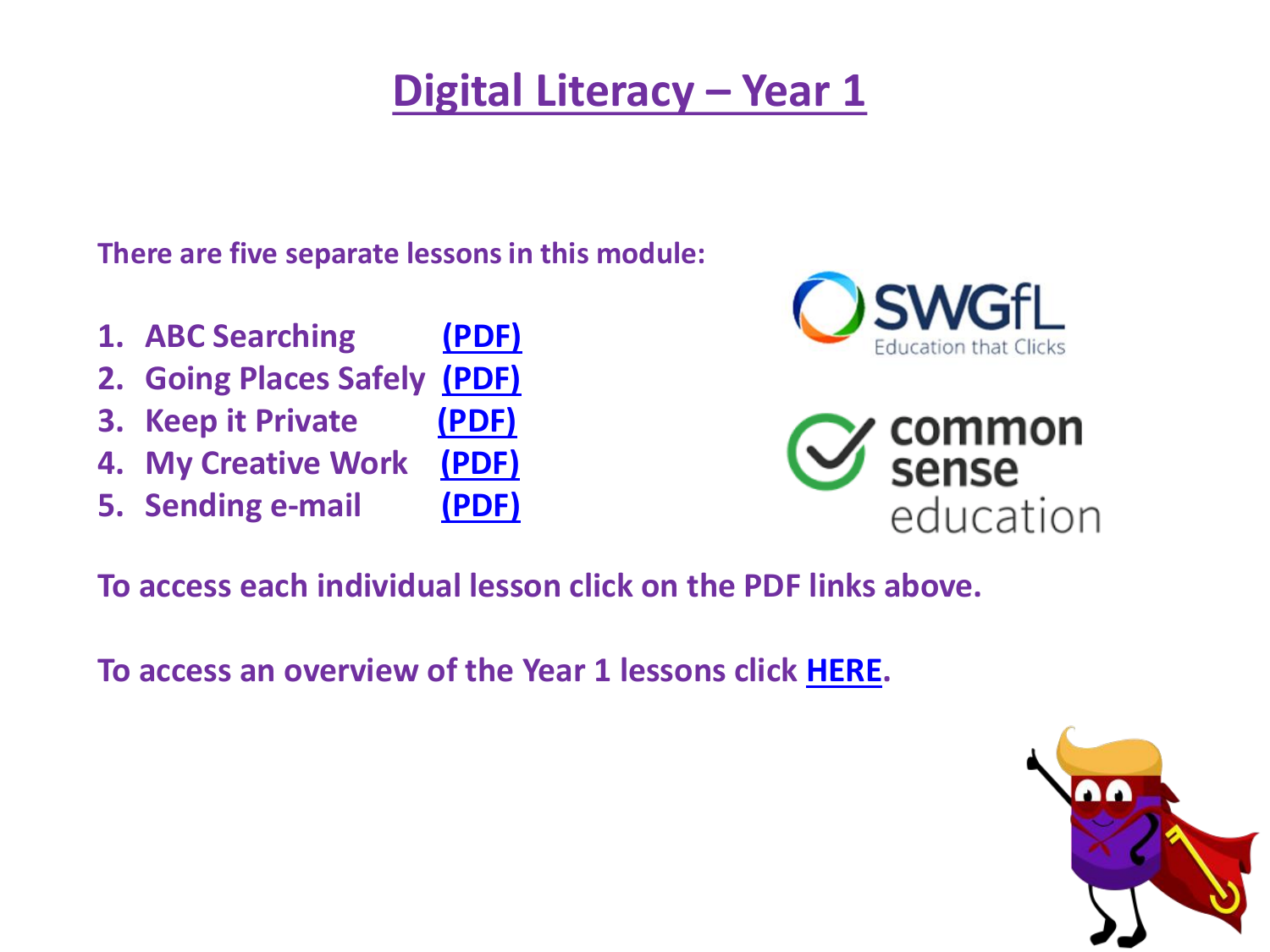# **Digital Literacy**

## rai Literacy<br>Year 2 Staying Safe

### **Introduction:**

In this module children will learn how to identify safe websites, understand the term digital footprint, explore the concept of cyberbullying and understand both how to use keywords effectively when searching online and apply rating criteria to websites.

#### **Before we start:**

Read through the module.

Understand how long you will need to deliver the module – each step roughly equates to a 1 hour lesson, however this may differ according to the ability of your pupils.

Identify the resources you need (see list below) and ensure you will have access to them for the duration of the module.

Familiarise yourself with the software or hardware you will be using to deliver the module.





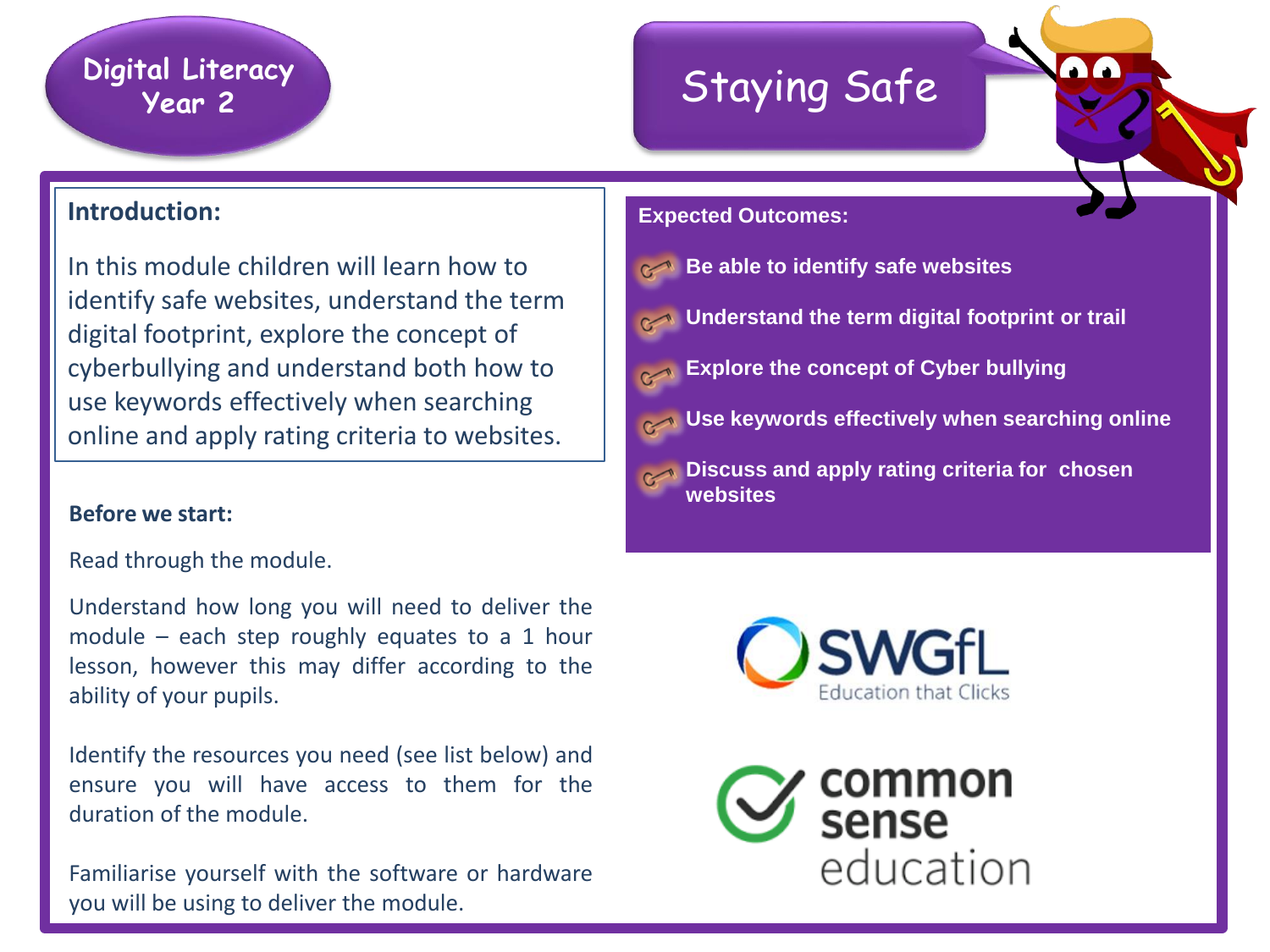**There are five separate lessons in this module:**

- **1. Staying Safe Online [\(PDF\)](http://www.computingunlocked.org.uk/uploads/1/0/7/8/107896963/k-2-unit2-stayingsafeonline.pdf)**
- **2. Follow the Digital Trail [\(PDF\)](http://www.computingunlocked.org.uk/uploads/1/0/7/8/107896963/k-2-unit2-followthedigitaltrail.pdf)**
- **3. Screen Out the Mean [\(PDF\)](http://www.computingunlocked.org.uk/uploads/1/0/7/8/107896963/k-2-unit2-screenoutthemean.pdf)**
- **4. Using Keywords [\(PDF\)](http://www.computingunlocked.org.uk/uploads/1/0/7/8/107896963/k-2-unit2-usingkeywords.pdf)**
- **5. Sites I Like [\(PDF\)](http://www.computingunlocked.org.uk/uploads/1/0/7/8/107896963/k-2-unit2-sitesilike.pdf)**
- 





**To access each individual lesson click on the PDF links above.** 

**To access an overview of the Year 2 lessons click [HERE.](https://107896963-821535393513469687.preview.editmysite.com/uploads/1/0/7/8/107896963/overview_year_2.pdf)**

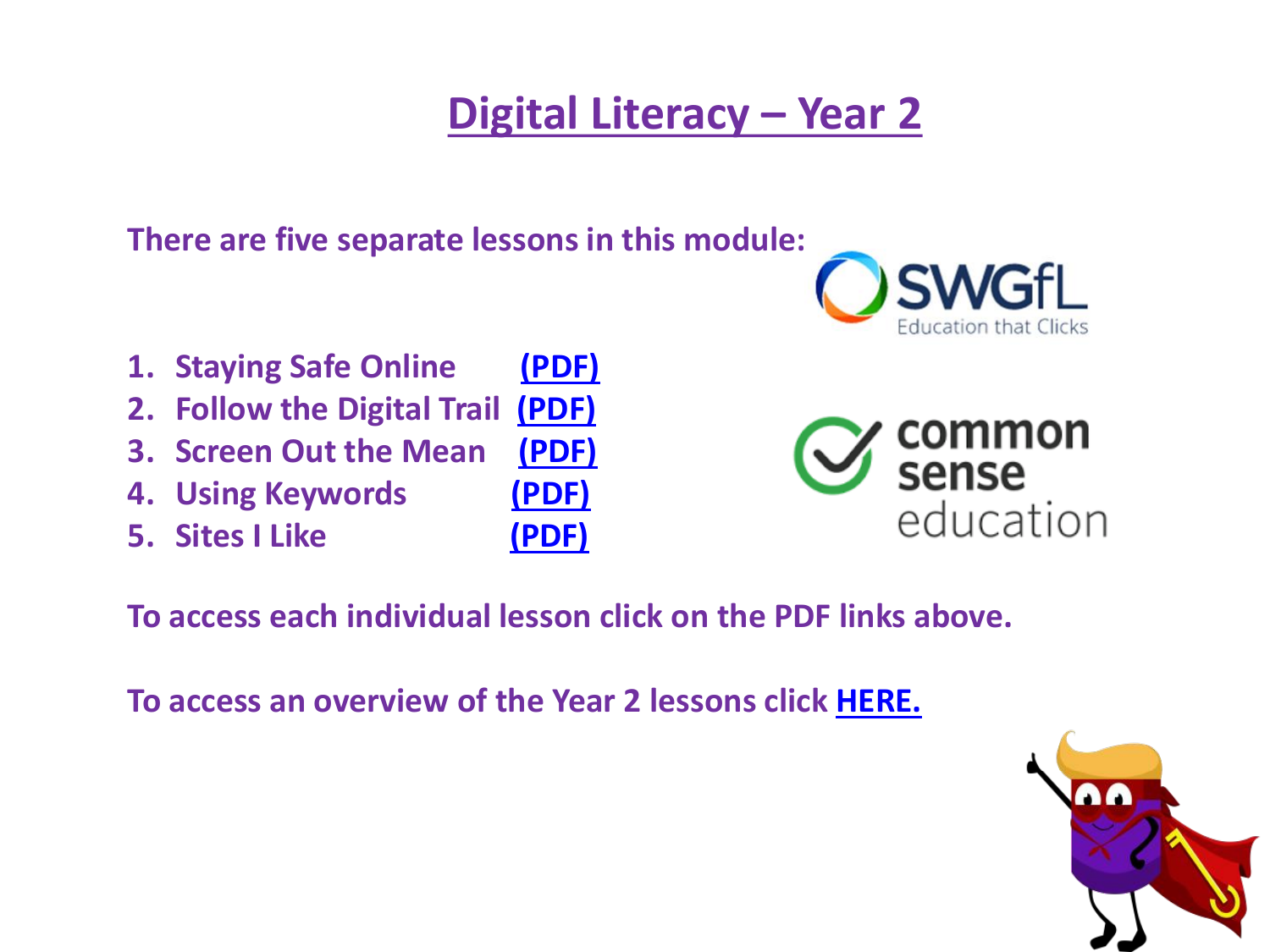### Powerful Passwords

### **Introduction:**

In this module children will learn the importance of using secure passwords and understand the concept of an online community and how to show respect within that community. They will also learn to understand the purpose of product websites.

Read through the module.

Understand how long you will need to deliver the module – each step roughly equates to a 1 hour lesson, however this may differ according to the ability of your pupils.

Identify the resources you need (see list below) and ensure you will have access to them for the duration of the module.

Familiarise yourself with the software or hardware you will be using to deliver the module.

- **Example 13 Understand the importance of using secure passwords**
- **Understand the concept of an online community**
	- **Explore 'product' websites and understand their purpose**
	- **Understand how to show respect when online**
- **Before** we start: **but a start: but a start: start: but a start: start: start: but a start: start: but a start: but a start: but a start: but a start: but a start: but a start: but a start: b**



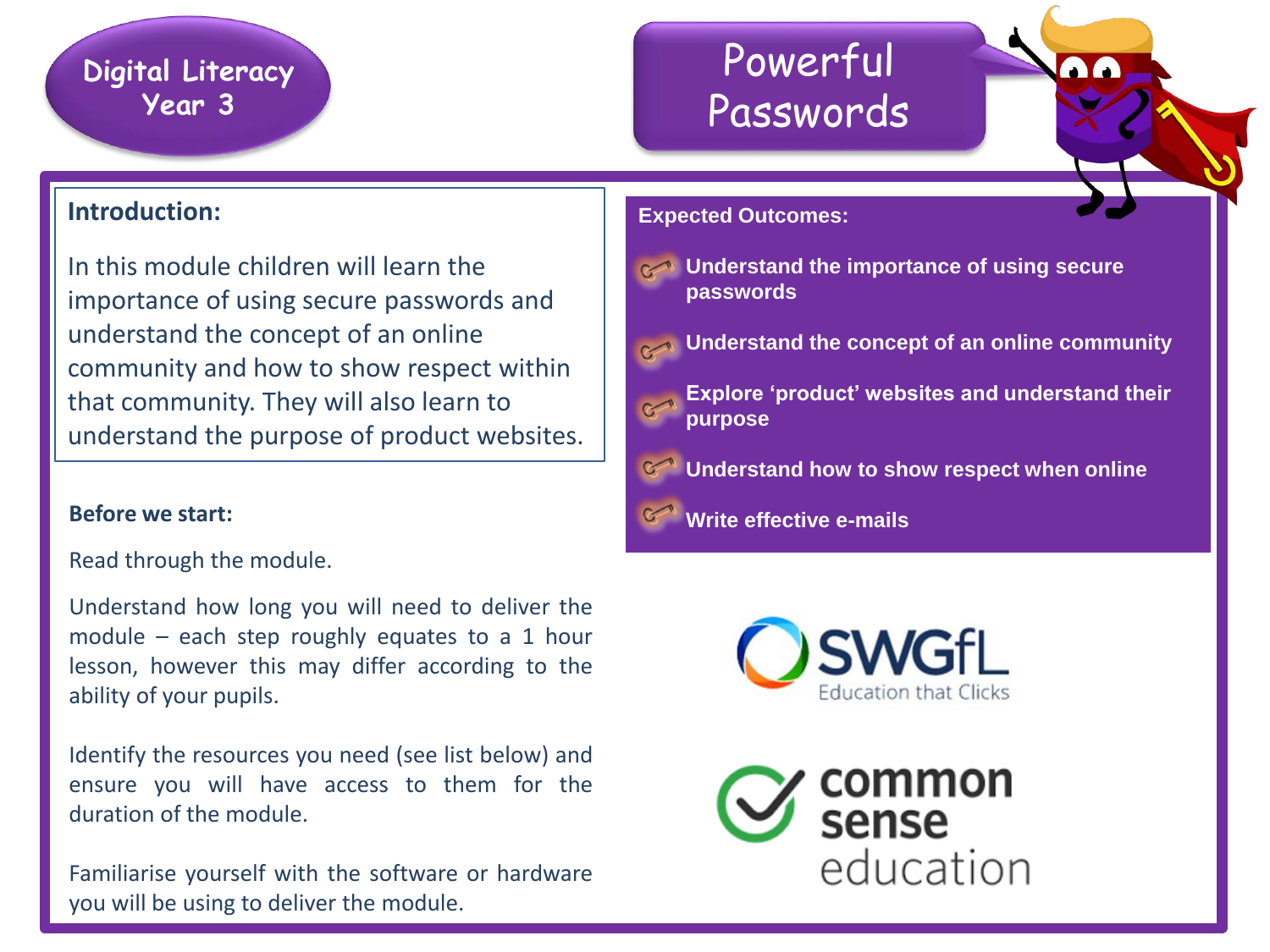**There are five separate lessons in this module:**

- **1. Powerful Passwords [\(PDF\)](http://www.computingunlocked.org.uk/uploads/1/0/7/8/107896963/k-2-unit3-powerfulpasswords.pdf)**
- **2. My Online Community [\(PDF\)](http://www.computingunlocked.org.uk/uploads/1/0/7/8/107896963/k-2-unit3-myonlinecommunity.pdf)**
- **3. Things for Sale [\(PDF\)](http://www.computingunlocked.org.uk/uploads/1/0/7/8/107896963/k-2-unit3-thingsforsale.pdf)**
- **4. Show Respect Online [\(PDF\)](http://www.computingunlocked.org.uk/uploads/1/0/7/8/107896963/k-2-unit3-showrespectonline.pdf)**
- **5. Writing Good emails [\(PDF\)](http://www.computingunlocked.org.uk/uploads/1/0/7/8/107896963/k-2-unit3-writinggoodemails.pdf)**





**To access each individual lesson click on the PDF links above.** 

**To access an overview of the Year 3 lessons click [HERE.](https://107896963-821535393513469687.preview.editmysite.com/uploads/1/0/7/8/107896963/overview_year_3.pdf)**

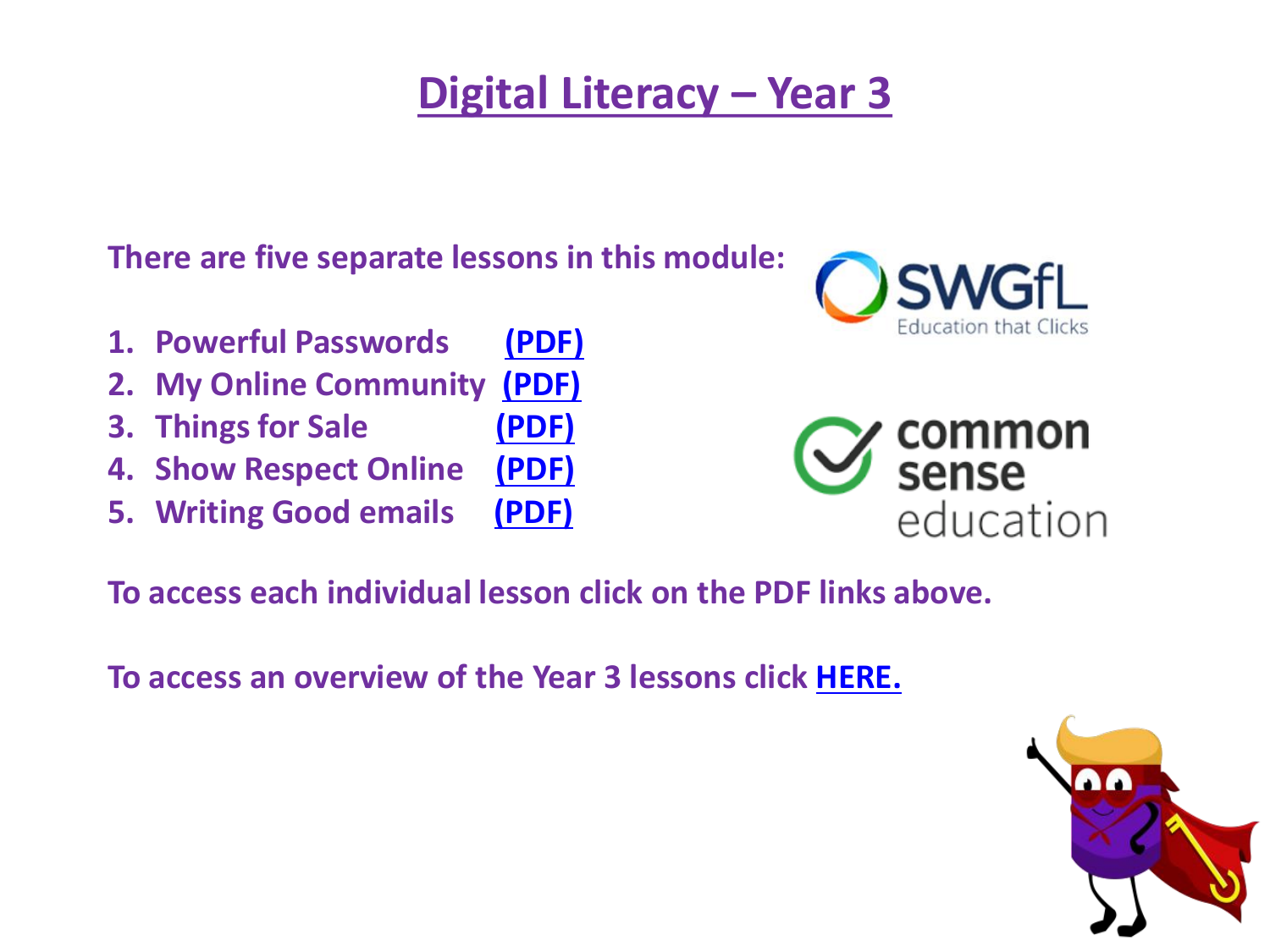### Rings of Responsibility

### **Introduction:**

In this module children will learn to explore how to behave when online, how to think critically about shared information, identify how to deal with cyberbullying and understand the meaning and implications of plagiarism.

#### **Before we start:**

Read through the module.

Understand how long you will need to deliver the module – each step roughly equates to a 1 hour lesson, however this may differ according to the ability of your pupils.

Identify the resources you need (see list below) and ensure you will have access to them for the duration of the module.

Familiarise yourself with the software or hardware you will be using to deliver the module.



- **Explore notions of responsibility and respect in their online behaviour**
- **Think critically about shared online information** 
	- **Identify how to deal with cyberbullying attacks**
	- **Explore the effectiveness of online searching strategies**
	- **Understand the meaning and implications of plagiarism**

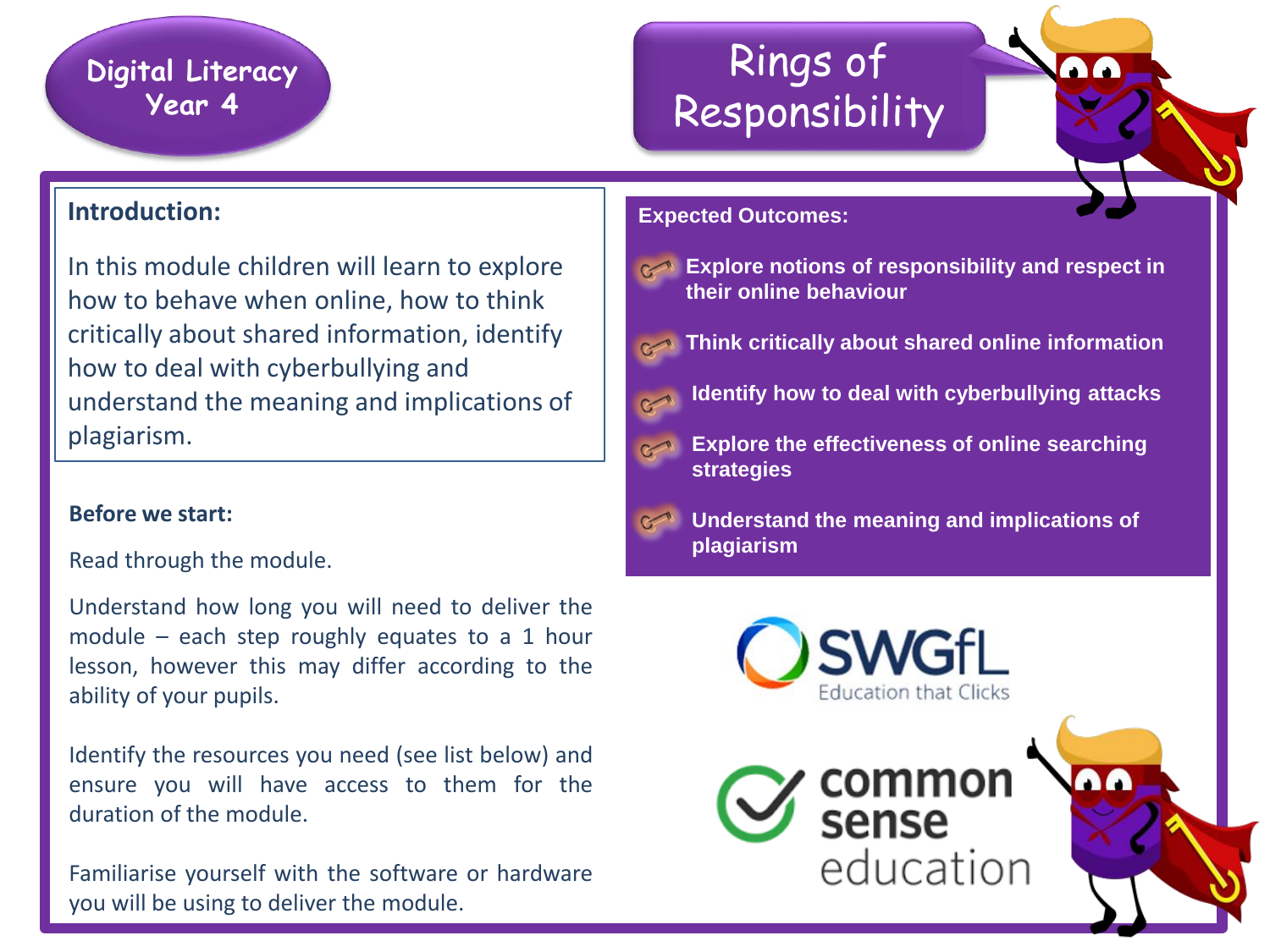**There are five separate lessons in this module:**



- **1. Rings of Responsibility [\(PDF\)](http://www.computingunlocked.org.uk/uploads/1/0/7/8/107896963/3-5-unit1-ringsofresponsibility.pdf)**
- **2. Private and Personal Information [\(PDF\)](http://www.computingunlocked.org.uk/uploads/1/0/7/8/107896963/3-5-unit1-privateandpersonalinformation.pdf)**
- **3. The Power of Words [\(PDF\)](http://www.computingunlocked.org.uk/uploads/1/0/7/8/107896963/3-5-unit1-thepowerofwords.pdf)**
- **4. The Key to Keywords [\(PDF\)](http://www.computingunlocked.org.uk/uploads/1/0/7/8/107896963/3-5-unit1-thekeytokeywords.pdf)**
- **5. Whose is it, Anyway? [\(PDF\)](http://www.computingunlocked.org.uk/uploads/1/0/7/8/107896963/3-5-unit1-whoseisitanyway.pdf)**



**To access each individual lesson click on the PDF links above.** 

**To access an overview of the Year 4 lessons click [HERE.](https://107896963-821535393513469687.preview.editmysite.com/uploads/1/0/7/8/107896963/overview_year_4.pdf)**

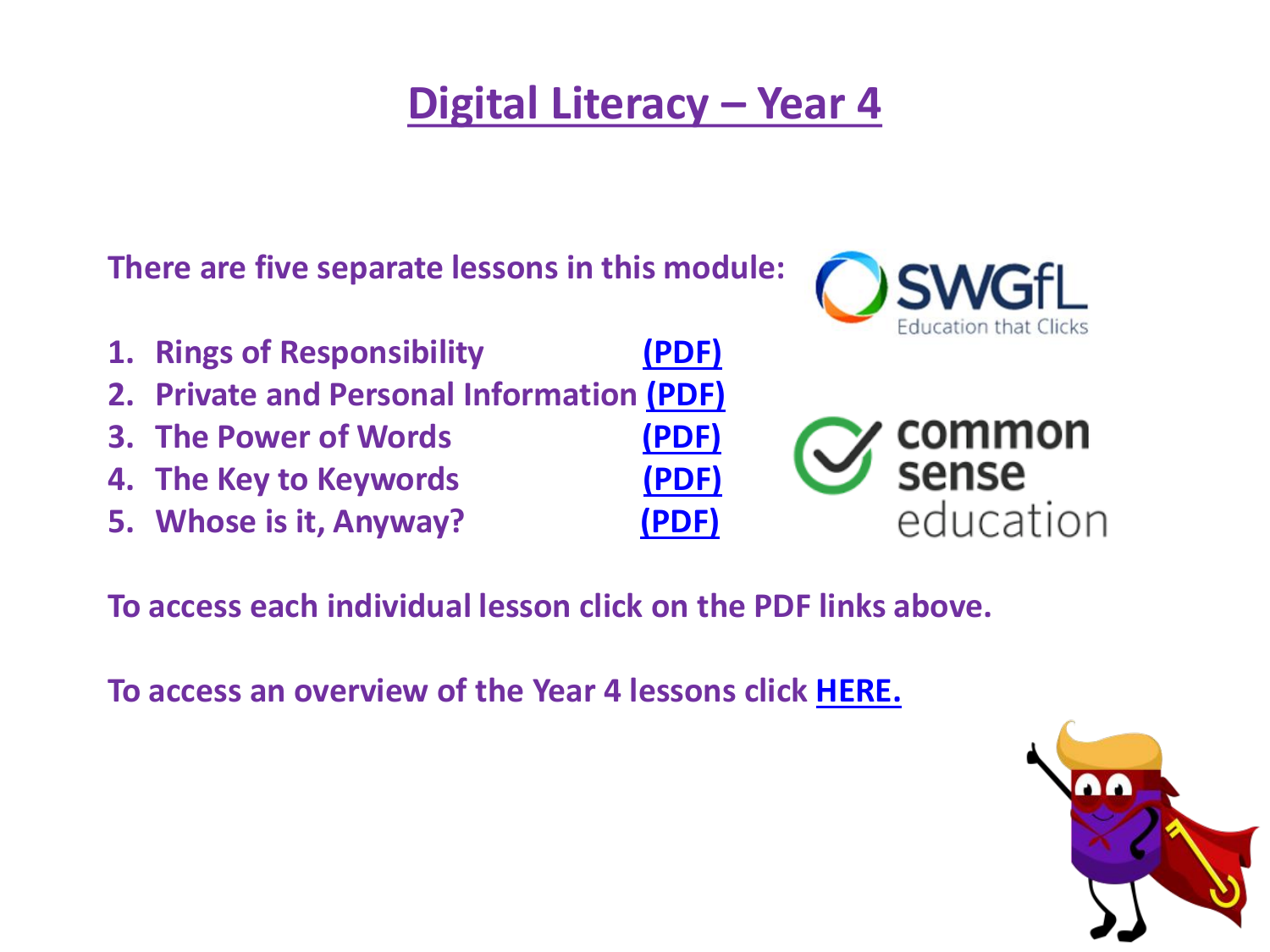### Strong Passwords

### **Introduction:**

In this module children will learn how to create strong, effective passwords, understand how to be good digital citizens, learn how to deal with spam, reflect on the importance of using citations and consider the power of digitally altered images.

Read through the module.

Understand how long you will need to deliver the module – each step roughly equates to a 1 hour lesson, however this may differ according to the ability of your pupils.

Identify the resources you need (see list below) and ensure you will have access to them for the duration of the module.

Familiarise yourself with the software or hardware you will be using to deliver the module.



- **Create strong, effective passwords**
- - **Understand common expectations in relation to being good digital citizens**
	- **Identify strategies for dealing with 'spam'** 
		- **Reflect on the importance of using citations when accessing online sources of information**
- **Before** we start: **Start: Before** we start: **Start images start: start images start: start images start: start images**



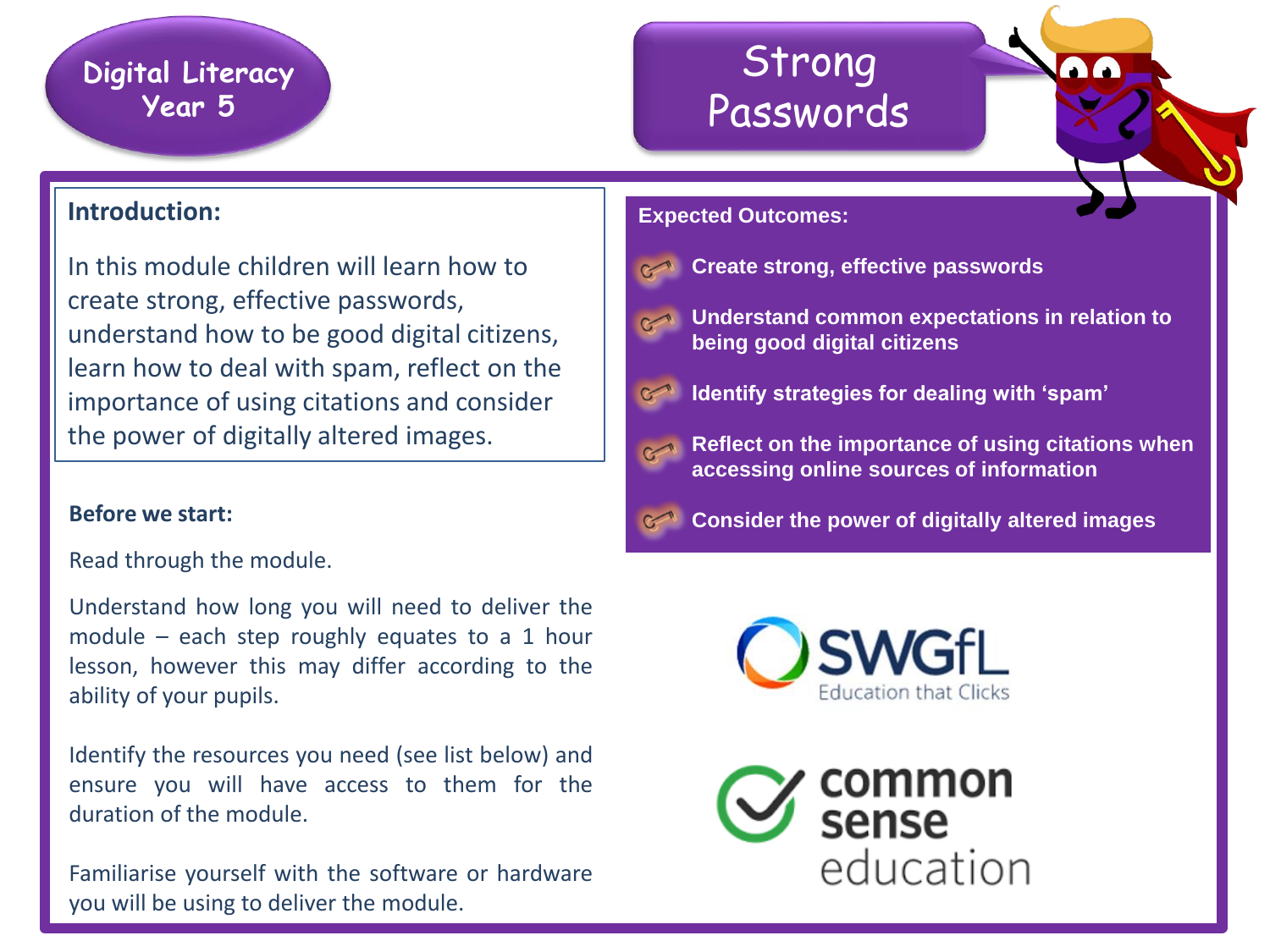**There are five separate lessons in this module:**

- **1. Strong Passwords [\(PDF\)](http://www.computingunlocked.org.uk/uploads/1/0/7/8/107896963/3-5-unit2-strongpasswords.pdf)**
- **2. Digital Citizenship Pledge [\(PDF\)](http://www.computingunlocked.org.uk/uploads/1/0/7/8/107896963/3-5-unit2-digitalcitizenshippledge.pdf)**
- **3. You've Won a Prize [\(PDF\)](http://www.computingunlocked.org.uk/uploads/1/0/7/8/107896963/3-5-unit2-youvewonaprize.pdf)**
- **4. How to Cite a Site [\(PDF\)](http://www.computingunlocked.org.uk/uploads/1/0/7/8/107896963/3-5-unit2-howtociteasite.pdf)**
- **5. Picture Perfect [\(PDF\)](http://www.computingunlocked.org.uk/uploads/1/0/7/8/107896963/3-5-unit2-pictureperfect.pdf)**
- 







**To access each individual lesson click on the PDF links above.** 

**To access an overview of the year 5 lessons click [HERE.](https://107896963-821535393513469687.preview.editmysite.com/uploads/1/0/7/8/107896963/overview_year_5.pdf)**

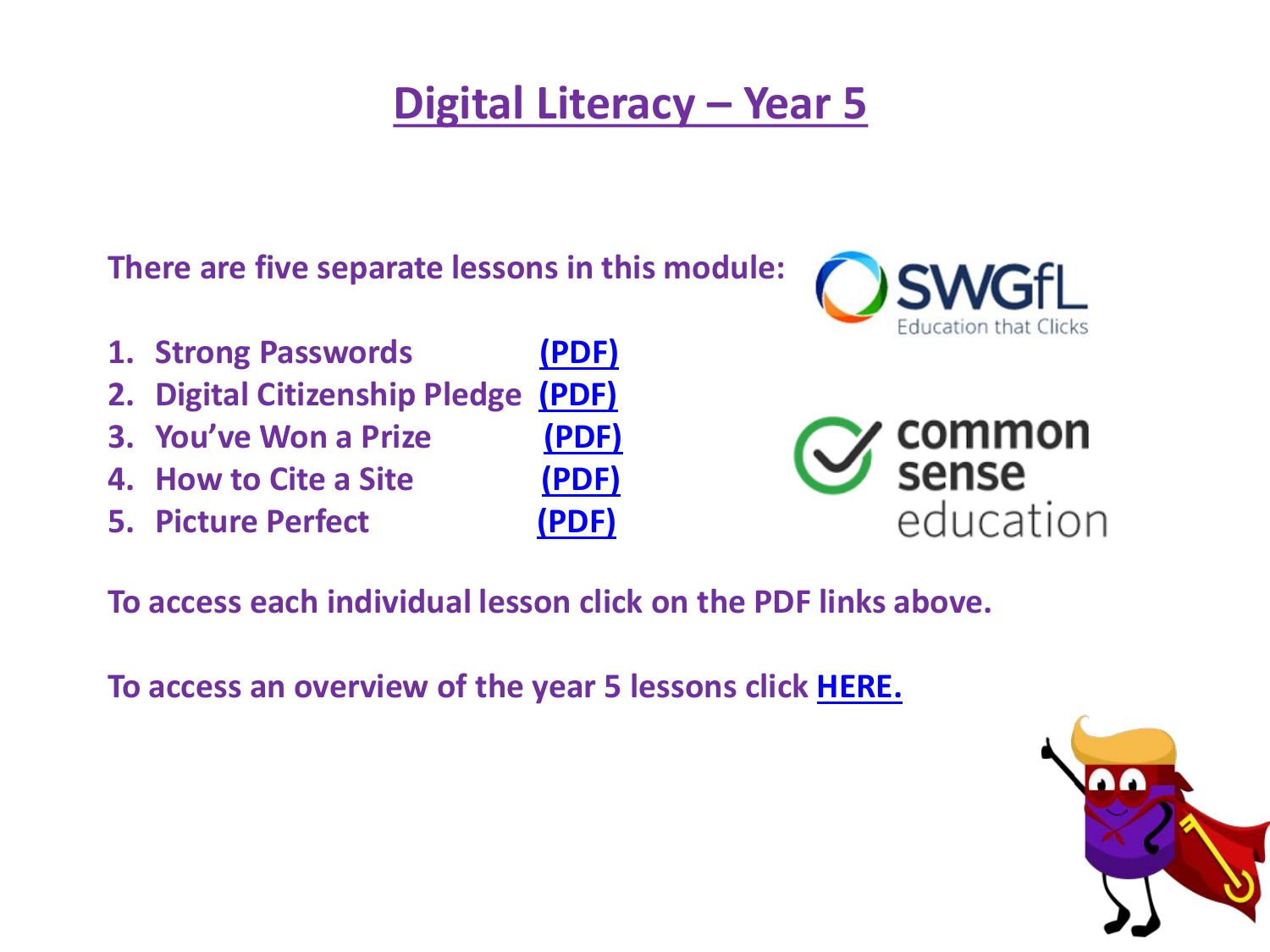## Talking Safely Online

### **Introduction:**

In this module children will learn that personal information should not be shared online, learn how to act responsibly online, identify secure websites and explore the nature of cyberbullying and gender stereotyping in the media.

#### **Before we start:**

Read through the module.

Understand how long you will need to deliver the module – each step roughly equates to a 1 hour lesson, however this may differ according to the ability of your pupils.

Identify the resources you need (see list below) and ensure you will have access to them for the duration of the module.

Familiarise yourself with the software or hardware you will be using to deliver the module.

#### **Expected Outcomes:**



- **Be aware that personal information should not be revealed to people they know only online**
- **Understand that 'with great power comes great responsibility'**
	- **Identify secure websites by looking at privacy policies**
- **Explore the nature of cyberbullying**
- **Explore how gender stereotyping is used by the media**



common<br>sense education